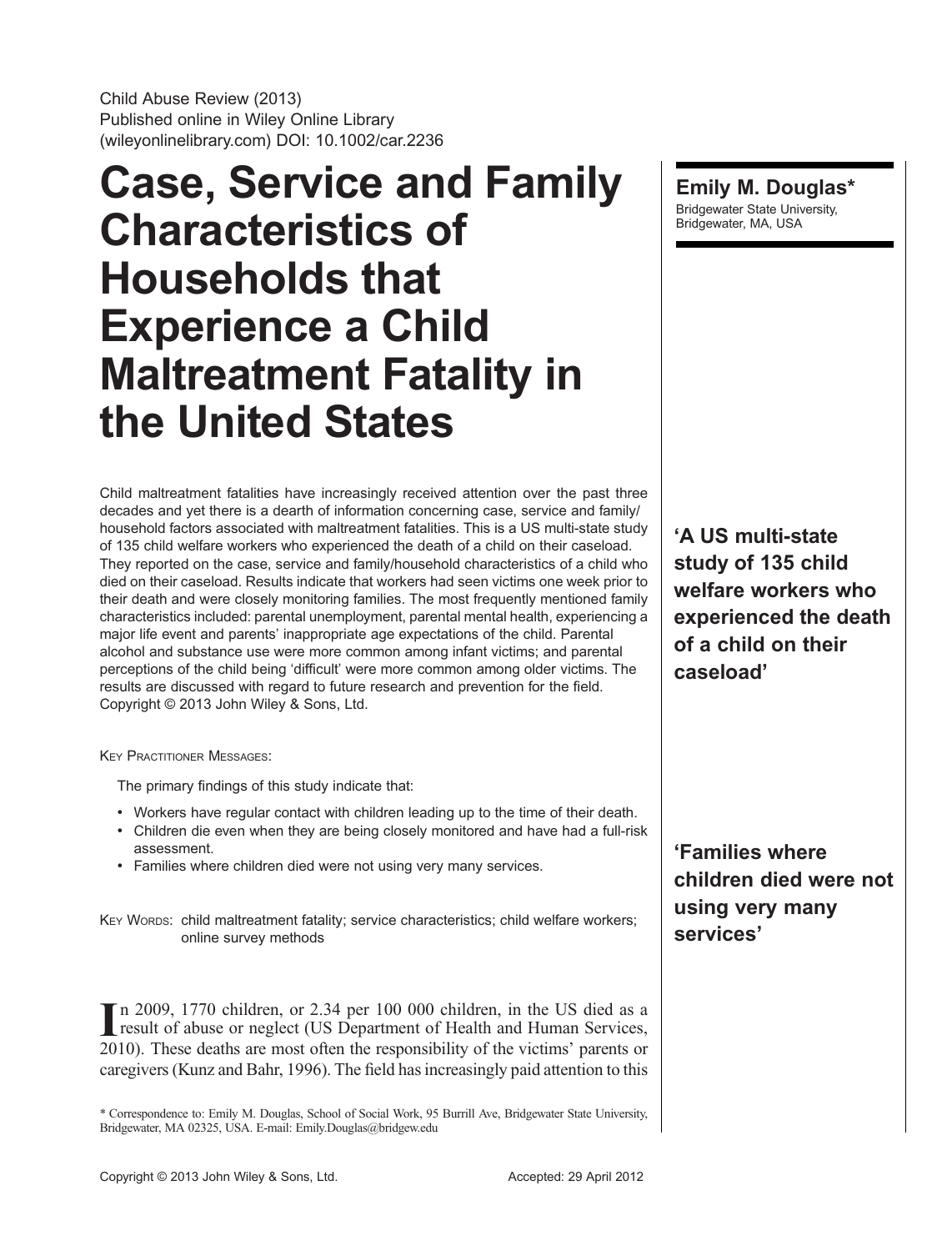particular outcome of child maltreatment. As a result, we know many of the child and perpetrator risk factors that are associated with child maltreatment fatalities (CMFs) (Chance, 2003; Douglas, 2005; Douglas and Cunningham, 2008; Durfee et al., 2002; Ewigman et al., 1993; Sabotta and Davis, 1992; Schnitzer and Ewigman, 2008), but large gaps in our knowledge remain, especially with regard to case and service characteristics and some family/household factors. The purpose of this paper is to present results from a US multi-state study of child welfare workers (CWWs) about the case, service and family/household characteristics of children on their caseloads who have died.

'The case, service and family/household characteristics of children on their caseloads who have died'

# 'The strongest risk factor for becoming a CMF victim is age'

'Racial and ethnic minorities are often over-represented among CMF victims' CMFs

According to official US statistics, in 2009, 1770 children died from maltreatment (US Department of Health and Human Services, 2010), but research confirms that the true number is likely much higher (Ewigman *et al.*, 1993; Herman-Giddens et al., 1999). CMFs describe a wide range of causes of death that include active (e.g. assault/shaking) and passive behaviours (e.g. neglect/lack of supervision). In 2009, 36.7 per cent of the 1770 identified CMF victims died from a combination of abuse and neglect, 35.8 per cent from neglect and 23.2 per cent from physical abuse; the cause of death for the rest was due to less prevalent types of maltreatment such as medical, psychological or sexual abuse (US Department of Health and Human Services, 2010).

## Victim Characteristics

The strongest risk factor for becoming a CMF victim is age. Research overwhelmingly finds that younger children, especially under the age of one, are at the greatest risk of being killed. Data collected by the US federal government in 2009 found that 46 per cent of CMF victims were less than one year of age and 76 per cent were three years or younger (US Department of Health and Human Services, 2010). These findings are consistent with the literature using other national (Kunz and Bahr, 1996) and state datasets (Anderson et al., 1983; Beveridge, 1994).

Most studies have found a slightly higher rate of male victimisation in fatal maltreatment than female victimisation. National data show that in 2009, 53 per cent of CMF victims were male (US Department of Health and Human Services, 2010); between 1976 and 1985, 55 per cent of victims were also male (Kunz and Bahr, 1996). Similar findings have been reported at state-level (Anderson et al., 1983; Beveridge, 1994; Lucas et al., 2002). Racial and ethnic minorities are often over-represented among CMF victims. This has been true in both national and state statistics, especially among African Americans (Herman-Giddens et al., 2003; Kunz and Bahr, 1996; US Department of Health and Human Services, 2010). For example, one study found that African American children were represented at three times their rate in the general population (Levine et al., 1994).

#### Perpetrators of CMFs

The majority of perpetrators of CMFs are parents. National US statistics report that 75 per cent of fatalities in 2009 were perpetrated by biological parents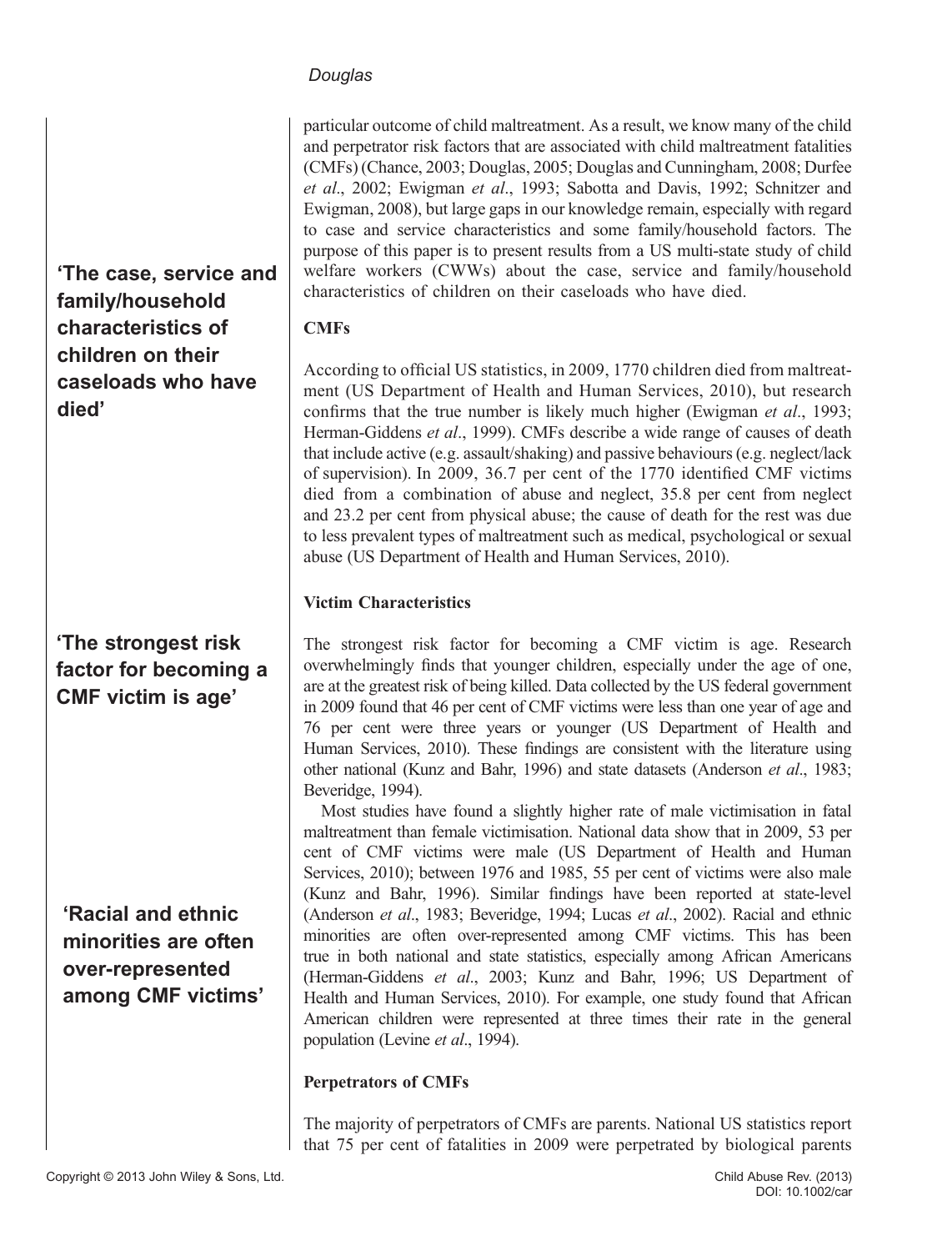(or biological parents acting in combination with another person). Of those parents, 32 per cent were committed by mothers or mothers and another individual, 16 per cent were committed by fathers or fathers and another individual and 22.5 per cent were committed by mothers and fathers together, with the remainder of cases being committed by non-parental caregivers (US Department of Health and Human Services, 2010). Data from the US Uniform Crime Reports indicate that of parent-child homicides, 52.5 per cent of perpetrators were mothers (Kunz and Bahr, 1996), the same is true for neglect-related deaths (Margolin, 1990). When the perpetrator is not the natural parent, he is most likely to be the parent's partner – a step-father or mother's boyfriend (Levine et al., 1994). Further, most perpetrators are young adults under the age of 30 (Chance and Scannapieco, 2002; Herman-Giddens et al., 2003; Kunz and Bahr, 1996). A handful of studies have found parental mental illness to be a contributing factor to CMFs (Fein, 1979; Korbin, 1987; Margolin, 1990), especially among older children (Lucas et al., 2002). Other research has found that parental mental health concerns, substance abuse, domestic violence and social isolation have no influence on distinguishing between fatal and non-fatal maltreatment (Chance and Scannapieco, 2002). The research on such risk factors for CMF has been understudied and deserves further attention.

#### Parent-Child Relationship

Research suggests that the parent-child relationship may be key to understanding fatal child maltreatment. In a study of fatally and non-fatally maltreated children involved with child welfare services, the authors found that fatal maltreatment was associated with parents' unrealistic expectations of their children and parents' perceptions of their children's provoking behaviours (Chance and Scannapieco, 2002). Other research has found that maternal perpetrators often felt rejected by their children or interpreted their children's behaviour as intentional acts of provocation – even among infants and toddlers. Research has suggested that children who have parents with low levels of caring and attachment are at an increased risk for fatality (Graham et al., 2010). The parent-child relationship, however, remains largely unexplored and it warrants further attention.

# Family/Household Characteristics

Major life stressors, such as moving, unemployment and the birth of a child, are present in many of the families who fatally maltreat children (Lucas et al., 2002), especially among older children. One study found that in 26 per cent of families experiencing a CMF, the primary provider was unemployed, 40 per cent of the families had moved within the last year and, overall, the families had a high degree of mobility (Anderson *et al.*, 1983). Household composition is also an important risk factor for maltreatment fatalities. As compared with children who die of natural deaths, children who live with non-family members are ten times more likely to become CMF victims than children who live only with two biological parents 'Of parent-child homicides, 52.5 per cent of perpetrators were mothers'

'The parent-child relationship may be key to understanding fatal child maltreatment'

'The parent-child relationship, however, remains largely unexplored and it warrants further attention'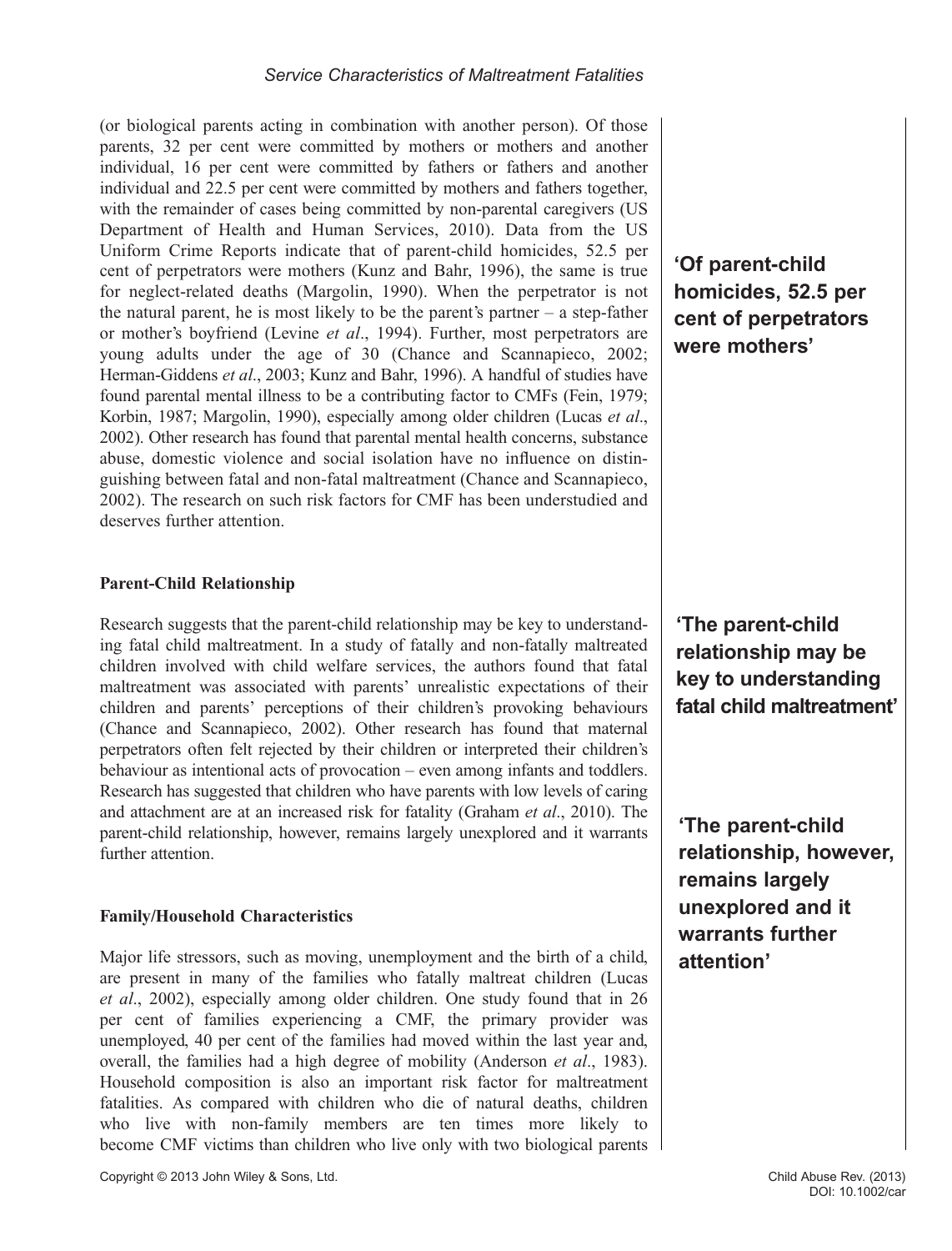(Stiffman et al., 2002). CMF victims have more people, both children and adults, residing in their homes and are likely to have had a recent change in household composition (Chance and Scannapieco, 2002).

#### Gaps in the Literature and Current Study

Despite the knowledge that we have about CMF victims, perpetrators and their families/households, important gaps in the literature remain. For example, there is little information on the case and service characteristics of families where children die as a result of maltreatment. Among children who die, we do not know how long their families have been receiving services, when their CWW last saw them, the types of services that were recommended and if the family was compliant with services. The case and service characteristics of CMF victims and their families are the primary focus of this study.

There are a number of risk factors for non-fatal child maltreatment which have received little attention in the literature on CMFs; the field is largely silent on issues pertaining to parental substance abuse, domestic violence and parental psychiatric history (Lucas et al., 2002). Family and household characteristics will also be described in this study, however, there will be no comparison made with non-fatal cases because such data were not available. Thus, while it is not the primary focus, this paper also provides basic descriptive information about family and household characteristics including: parental mental health/substance abuse, domestic violence, major life events, social isolation, mobility/household composition and the parent-child relationship. The literature suggests that parental mental health will be a concern among the majority of families experiencing a CMF (Fein, 1979; Korbin, 1987), families will have recently experienced a major life event (Lucas et al., 2002), they will be especially mobile (Anderson *et al.*, 1983) and, in a majority of families, the parent-child relationship will be a source of stress (Chance and Scannapieco, 2002). Finally, since infants are more at risk for fatality, this paper explores whether the case, service and family characteristics differ by age and sex of the victim; limited research has examined the influence of age on risk factors for CMFs (Kunz and Bahr, 1996; Lucas et al., 2002; Smithey, 1998). The literature only suggests that mental health concerns and major life stressors will be more prevalent among older (non-infant) victims.

The following questions were addressed in this paper:

- 1. What are the case and service characteristics of victims' families who are involved with the child welfare system and who die from maltreatment?
- 2. What are the family and household characteristics of a child who dies from a maltreatment fatality?
- 3. Do the case, service and family characteristics of CMF victims differ by age of the victim?

These questions were addressed using a convenience sample of 135 CWWs from across the US. The use of a convenience sample was beneficial because most research on CWWs and maltreatment fatalities is office or agency-specific (Cooper, 2005; Regehr et al., 2002). Thus, results are usually agency-bound and may have limited generalisability. Thus, the use of a US multi-state sample

'There is little information on the case and service characteristics of families'

'The literature suggests that parental mental health will be a concern among the majority of families'

'Mental health concerns and major life stressors will be more prevalent among older (non-infant) victims'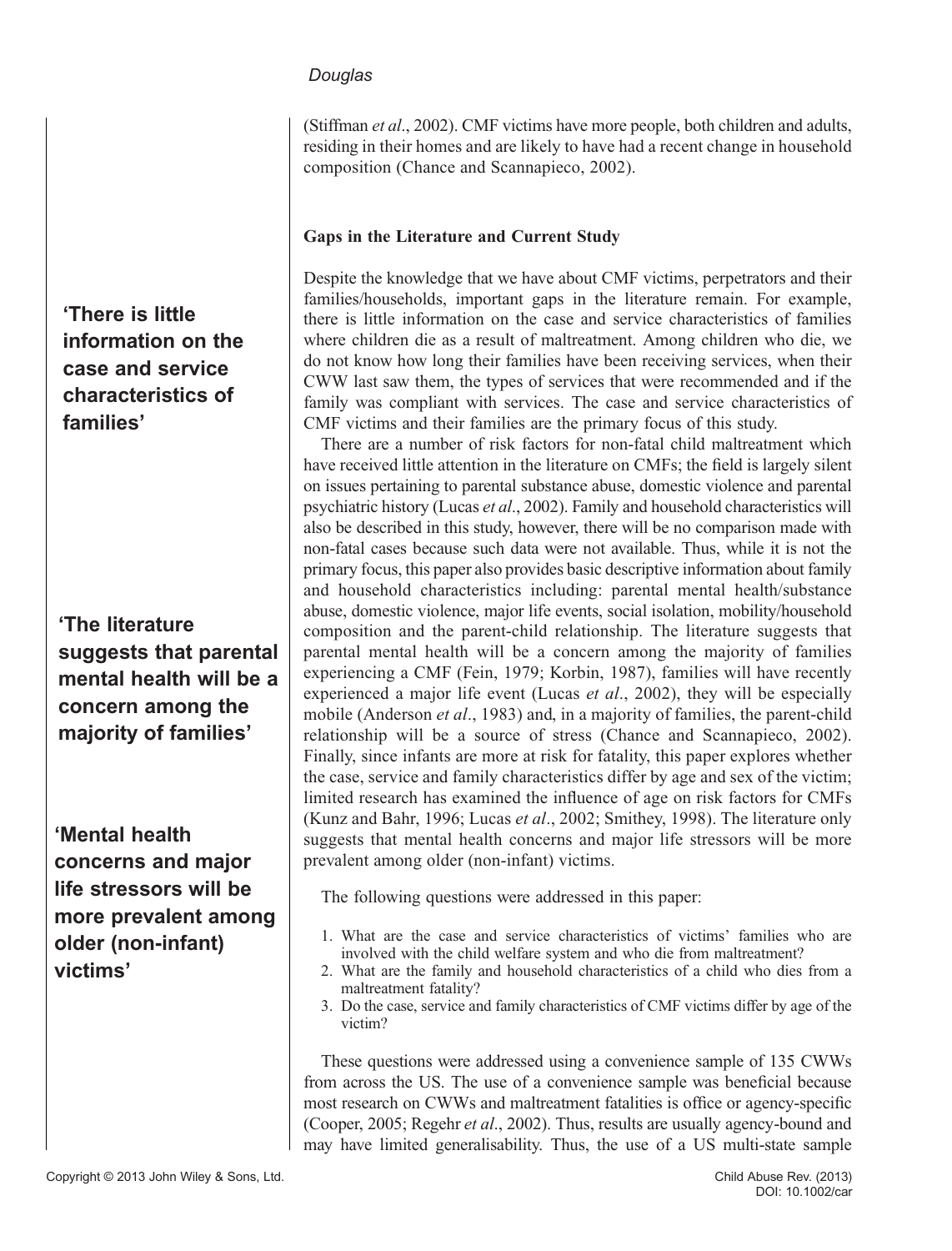allowed an examination of trends that were potentially common across agencies and states. Second, a study that involves many states and is not tied to specific agencies allows workers to participate without responses being tied to specific individuals. CMFs are rare enough events that responses or experiences could be traced back to individuals in agency-based studies. Finally, although as a convenience sample it is not representative of all CWWs, it is similar to nationally representative samples of CWWs (Barth et al., 2008).

#### **Methods**

#### Procedure

Data for this study were collected as part of a larger study, Child Maltreatment Fatalities: Perceptions and Experiences of Child Welfare Professionals, from September 2010–January 2011. CWWs and managers were recruited to participate in an online survey that focused on CWWs' perceptions of and experiences with CMFs. Potential participants were recruited through: (1) online advertisements (e.g. Child Welfare League of America); and (2) postings on the Facebook pages of the National Association for Social Work and chapter affiliates. Most responses, however, came from (3) announcements to the Child Maltreatment Research Listserv (maintained by the National Data Archive on Child Abuse and Neglect, Cornell University), where members in the field forwarded the recruitment statement to workers and supervisors; and (4) through direct appeals that were emailed to the most appropriate and easily identified agency administrator in each state.

Individuals who responded to the solicitation were directed to the online survey which was created using Survey Monkey. Potential participants were informed of their rights as a participant in the study, including that some of the questions may cause them distress. Individuals were assured that they could skip any questions that they liked and cease participation at any time. On the final page of the survey, participants were given resources to national hotlines and websites where they could seek assistance for psychological distress should they need it after taking the survey. The methods for this study were approved by the Institutional Review Board at Bridgewater State University.

Workers received a definition about the topic of the study, CMFs, from the National Child Abuse and Neglect Data System (2000) and were asked if they had experienced the death of a child on their caseload. In most instances, the responses concerning the death of the client were clear. In 54 instances, additional coding was required, which was performed by the researcher with the assistance of a former state child welfare administrator with 30 years of experience in the child welfare profession. First, despite the introduction to the survey and instructions, 34 deaths were determined to be non-CMF and included instances of deaths due to car accidents, illness, suicide, etc. Second, five cases were coded as CMFs and primarily concerned instances of physical neglect, such as a young child drowning in a bathtub or pool without supervision. Third, 12 cases indicated that a fatality occurred, but did not provide further information; they were considered CMFs and retained for analyses. Fourth, in three instances, CWWs provided information about the death, but did not indicate the level of responsibility, such as 'child drowned'; these cases were excluded.

'Examination of trends that were potentially common across agencies and states'

'Individuals were assured that they could skip any questions'

'In most instances, the responses concerning the death of the client were clear'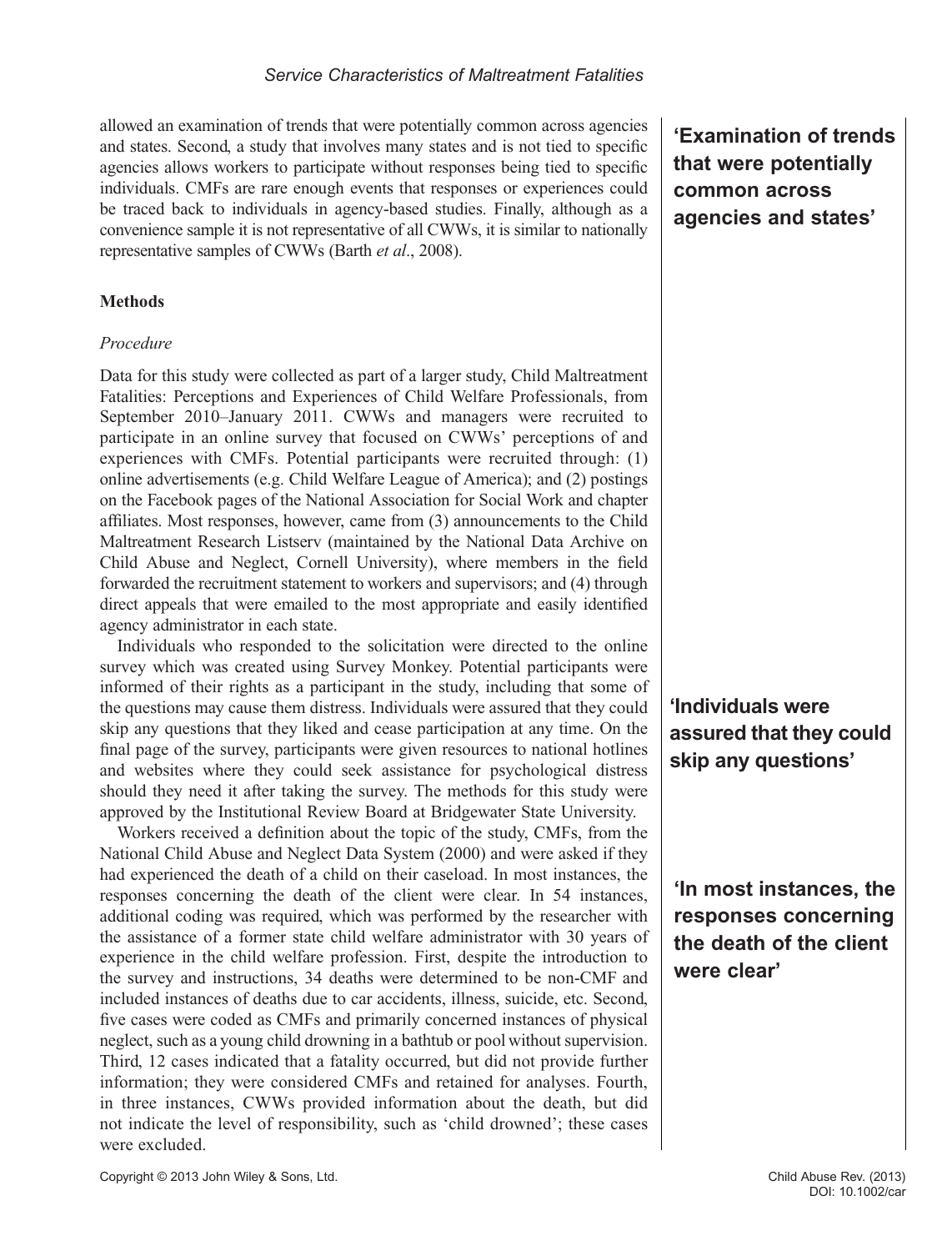'This paper presents the results of 135 workers who experienced a maltreatment fatality of a child on their caseload'

# 'This sample is comparable to a nationally representative sample of CWWs'

# 'Two-thirds of the child sample was male; the majority were infants under the age of one'

This paper presents the results of 135 workers who experienced a maltreatment fatality of a child on their caseload. Of the 452 participants in this study, 445 answered the question pertaining to losing a client. Specifically, 43.4 per cent  $(n=193)$  had experienced the death of a child; in 7.5 per cent of cases  $(n=34)$ , the death was a non-CMF; 35.8 per cent  $(n = 154)$  had dealt with a death that was a CMF; and only 30.5 per cent ( $n = 135$ ) of the total sample provided enough information about their CMF experience to be retained for analyses.

## Participants

## CWWs

Table 1 shows that almost 15 per cent of CWWs in this sample identified as a racial or ethnic minority, with the largest per cent being African Americans/ Blacks (9.5%). The remainder (85.7%) of the CWWs identified as White. The sample of CWWs was mid-career with a mean age of 44.7; it was well educated, with 41.7 per cent reporting that they had a bachelor's degree and 57.5 per cent a master's degree. The majority of the sample had a degree in social work (58.7%) or human services (4.8%). Over a quarter of the sample (28.6%) had a degree in another social science discipline (28.6%), the rest (7.9%) had a degree in another field. The CWWs came from 16 different states, with large percentages in California (26.0%), North Carolina (18.9%), Wisconsin (14.2%), Louisiana (10.2%) and New York (10.2%).

This sample is comparable to a nationally representative sample of CWWs (Barth et al., 2008) in terms of gender (87% female in the current study vs 81% in the nationally representative sample); it has more workers with a social work degree (59% vs 40%), but fewer with a master's degree (58% vs 69%); and there is less racial diversity – the sample was more White  $(86\% \text{ vs } 76\%)$  and had fewer African American/Blacks (10% vs 20%) or Latinas (6% vs 9%).

# Maltreatment Fatality Victims

The characteristics of CMF victims about which the CWWs reported are displayed in Table 1. The majority of CMFs (74.62%) took place between 2000 and 2011. With the exception of three variables (age of CMF victim,  $t = -2.34$ ,  $p = 0.02$ ; length of time that child welfare services were involved before the CMF,  $t = -2.04$ ,  $p = 0.04$ ; and whether parents had a psychological evaluation,  $t = 2.08$ ,  $p = 0.05$ ), there were no statistically significant differences in the reporting of these data based on the year in which the fatality occurred. Two-thirds of the child sample (65.15%) was male; the majority (50.76%) were infants under the age of one. The remainder of the child sample was very young, with only 9.86 per cent of the sample eight years or older. Over half (54.93%) of the CMF victims died as a result of physical abuse, followed by 'other causes of maltreatment' (25.93%) and then physical neglect (22.96%). The relationship of the perpetrator to the victim was most often mothers (35.77%), followed by fathers (19.51%), unknown (19.51%) and step-fathers (18.70%). The remaining persons responsible for the deaths are listed in Table 1, as well as the region in which the victims resided.

#### Instrument

The survey asked participants about their knowledge of risk factors for CMF, their experience of having a child die on their caseload, an assessment of their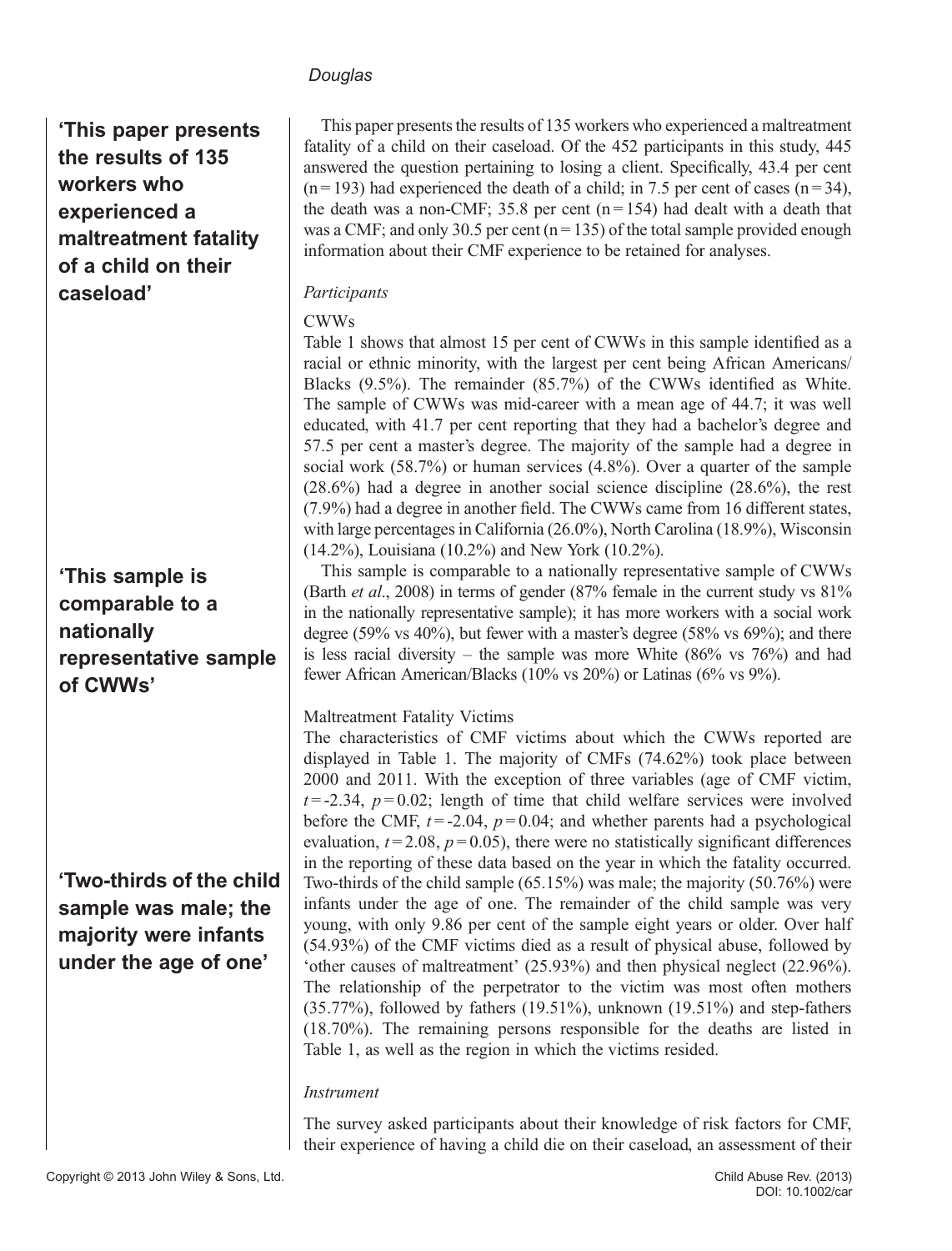# Service Characteristics of Maltreatment Fatalities

Table 1. Demographics of child welfare workers and maltreatment fatality victims

| Demographic characteristic                                                        | Per cent/Mean(SD) |
|-----------------------------------------------------------------------------------|-------------------|
| CHILD WELFARE WORKERS                                                             |                   |
| Current age - Mean(SD)                                                            | 44.7(10.30)       |
| Gender – Female $(\% )$                                                           | 87.3              |
| <b>Race/Ethnicity</b>                                                             |                   |
| American Indian                                                                   | 0.8               |
| Asian<br>African American/Black                                                   | 1.6<br>9.5        |
| Latino/Hispanic                                                                   | 6.3               |
| Pacific Islander                                                                  | 0.8               |
| White                                                                             | 85.7              |
| <b>Current education</b>                                                          |                   |
| Associate's degree                                                                | 0.8               |
| Bachelor's degree                                                                 | 41.7              |
| Master's degree                                                                   | 57.5              |
| Area of specialisation                                                            |                   |
| Social work                                                                       | 58.7              |
| Human services<br>Other social science field                                      | 4.8<br>28.6       |
| Other                                                                             | 7.9               |
| Current region of employment                                                      |                   |
| North (MA, NY, PA)                                                                | 11.1              |
| South (LA, NC, OK, TX, VA, WV)                                                    | 38.5              |
| Midwest (IN, OH, WI)                                                              | 20.7              |
| West (CA, CO, OR, WA, WY)                                                         | 29.6              |
| CHILD MALTREATMENT FATALITY VICTIMS                                               |                   |
| Year of fatality                                                                  |                   |
| 1970-79                                                                           | 1.54              |
| 1980-89                                                                           | 5.38              |
| 1990-99<br>$2000 - 09$                                                            | 18.46<br>63.85    |
| $2010 - 11$                                                                       | 10.77             |
| Age of child $(\frac{6}{6})^a$                                                    |                   |
| Less than 1 year                                                                  | 50.76             |
| 1 year                                                                            | 8.35              |
| 2 years                                                                           | 15.91             |
| 3 years                                                                           | 8.33              |
| $4-7$ years                                                                       | 6.82              |
| $8-11$ years<br>$12-15$ years                                                     | 7.58<br>2.28      |
|                                                                                   | 65.15             |
| Gender of child - Male (%)<br>Cause of death <sup>b</sup> (Select all that apply) |                   |
| Medical neglect                                                                   | 12.59             |
| Physical abuse                                                                    | 54.93             |
| Physical neglect                                                                  | 22.96             |
| Psychological abuse                                                               | 1.48              |
| Sexual abuse                                                                      | 1.48              |
| Other causes of maltreatment                                                      | 25.93             |
| Individual responsible for fatality $(n=123)$<br>Mother                           | 35.77             |
| Father                                                                            | 19.51             |
| Step-mother/Intimate partner of parent                                            | 0.81              |
| Step-father/Intimate partner of parent                                            | 18.70             |
| Sister                                                                            | 0.0               |
| <b>Brother</b>                                                                    | 1.63              |
| Grandmother<br>Grandfather                                                        | 2.44              |
| Foster mother                                                                     | 1.63<br>5.69      |
| Foster father                                                                     | 0.81              |
| Day care provider                                                                 | 2.44              |
| Unknown                                                                           | 19.51             |
| Region in which the fatality victim resided $(\%)$                                |                   |
| North (CT, MA, NY, PA)                                                            | 11.9              |
| South (LA, NC, OK, TX, VA, WV)                                                    | 38.1              |
| Midwest (IL, IN, OH, WI)<br>West (CA, CO, OR, WA, WY)                             | 20.9<br>29.1      |
|                                                                                   |                   |

a, b Categories used in other sources including the Department of Health and Human Services (2010).

Copyright © 2013 John Wiley & Sons, Ltd.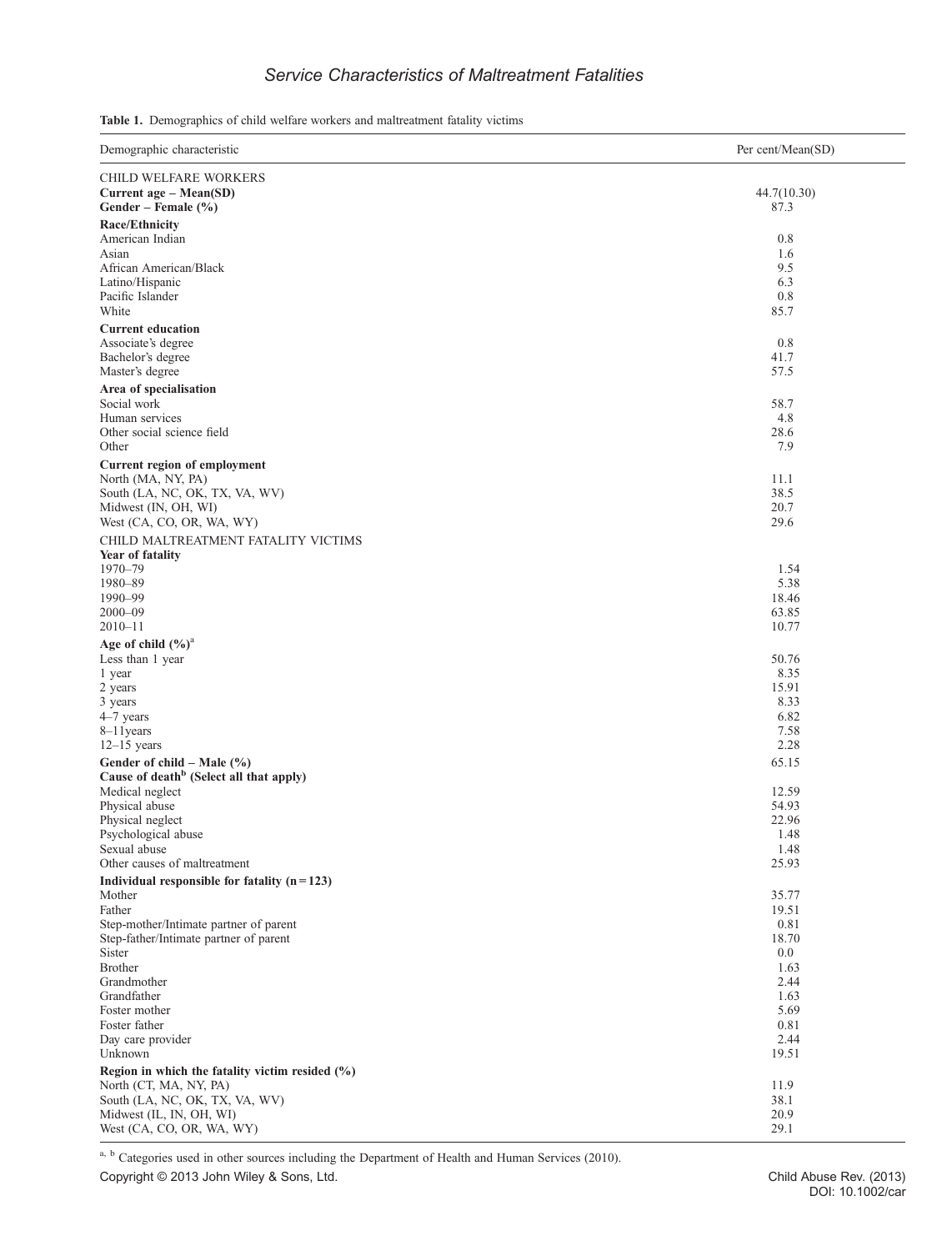practice behaviours, a measure of their trauma symptomatology and demographic questions. The current paper focuses only on questions to CWWs pertaining to having a child die on their caseload. The survey inquired about the demographic questions of the children, the family's involvement with child welfare services, parent characteristics, family/household characteristics, the parent-child relationship and services provided to the family. Questions that inquired about the child, parent, family/household and parent-child relationship asked CWWs to rate the extent to which they agreed with each statement on a scale of  $1-4$ , where  $1 =$ Strongly Disagree and  $4 =$ Strongly Agree. For example, 'Parental drug use was a major problem in this child's family,' 'This child's family had non-family members living in the household' and 'This child's parents/caregivers saw their child as 'difficult' or ill behaved, in general.' These questions were developed from a review of the literature (see Douglas, 2005) and focused on areas where there are gaps in knowledge. The survey was also pre-tested on a small sample of caseworkers and supervisors in Massachusetts and Texas before full implementation for data collection.

#### Results

#### Case and Service Characteristics

Table 2 displays the results of the case and service characteristics of families who suffered a CMF. The table displays the per cent of CWWs who selected Agree or Strongly Agree for each of the survey questions. Families had been involved with the child welfare system for about ten months (median = 10.38, range  $= 0 - 300$  months) and workers had last seen the children just over one week (median =  $1.00$  weeks, range =  $0-104$  weeks) before the CMF, with 85 per cent seeing the child within the past four weeks. Most of the cases on which the CWWs reported were known to child welfare agencies before the fatality. Some respondents (11.9%) volunteered that the CMF was the impetus for opening the case, but this question was not part of the survey.

The survey asked CWWs to report on the services that were provided to families before the fatality. A high proportion (81.60%) reported that the agency had conducted a full-risk assessment on the family and two-thirds (63.49%) reported that the agency was closely monitoring the family when the child died, even though almost 40 per cent of families were not regularly using the services to which they had been referred. About one-third of families had been involved with psychotherapy, parenting education classes and psychological testing at the time of the child's death. A small proportion of families (13.9%) were using homemaker services.

#### Family and Household Characteristics

Responses to each question in this section were dichotomised so that Strongly Agree/Agree = 1 and Strongly Disagree/Disagree = 0. This allowed for the computation of percentages to determine how common each characteristic was for families. These results are presented in Table 2. Table 2 also displays the results of family and household characteristics of cases that experienced a CMF. The parents presented with a wide range of challenges. CWWs were asked to report on four family characteristics: domestic violence, alcohol use,

'The survey was also pre-tested on a small sample of caseworkers and supervisors before full implementation for data collection'

'About one-third of families had been involved with psychotherapy, parenting education classes and psychological testing'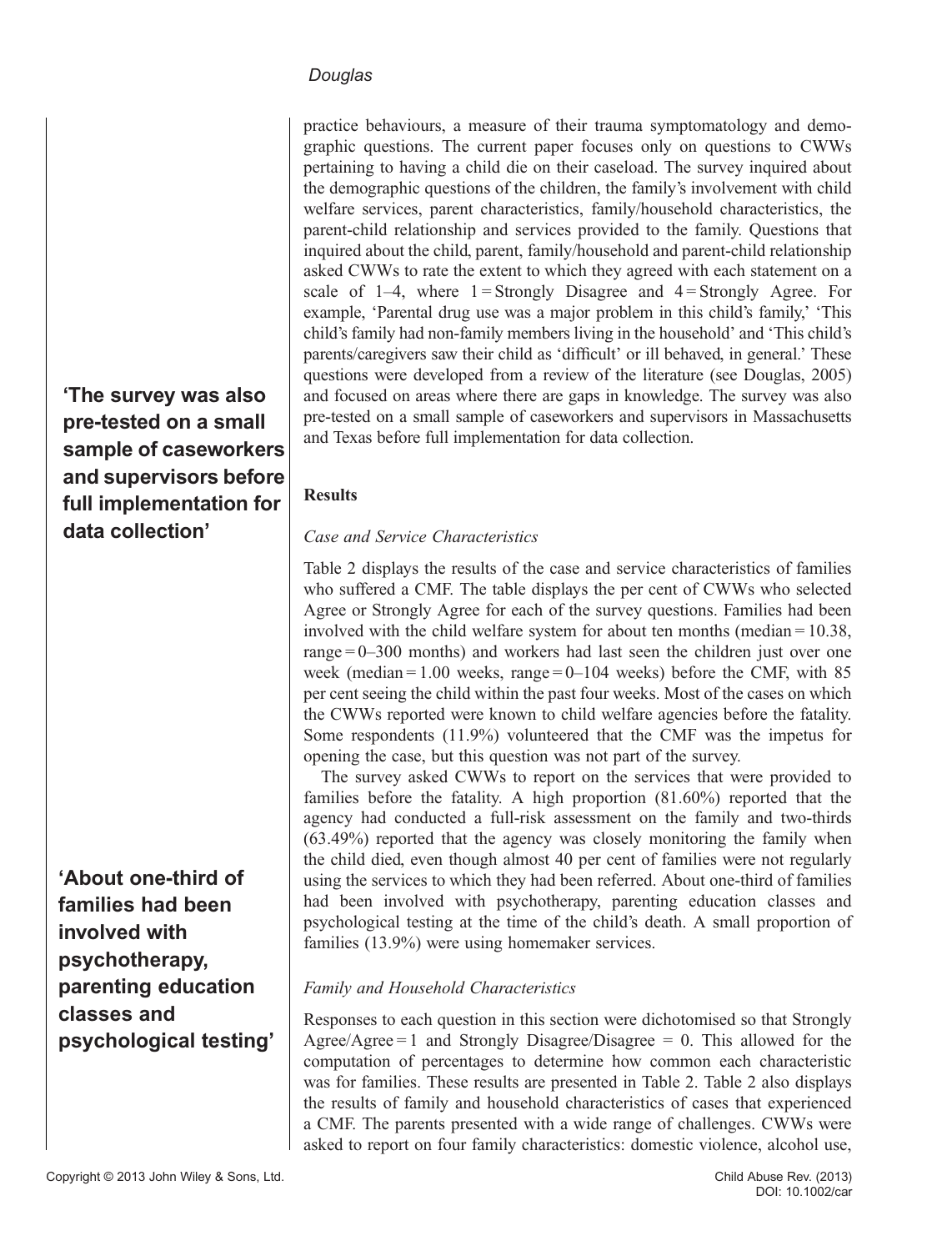#### **Service Characteristics of Maltreatment Fatalities**

Table 2. Case, service and family/household characteristics of families suffering a child maltreatment fatality<sup>a</sup>

| Characteristic                                              | Median/Per cent <sup>c</sup> |  |  |  |
|-------------------------------------------------------------|------------------------------|--|--|--|
| Case characteristics                                        |                              |  |  |  |
| Opened as a new case upon death $(\% )$                     | 11.9                         |  |  |  |
| Time family involved with CPS in months (Median)            | $10.38$ months               |  |  |  |
| Time since caseworker saw the child, in weeks (Median)      | $1.00$ week                  |  |  |  |
| Saw child within last four weeks                            | 85.4                         |  |  |  |
| Services provided                                           |                              |  |  |  |
| Full-risk assessment conducted on family                    | 81.60                        |  |  |  |
| Family was closely monitored when child died                | 63.49                        |  |  |  |
| Parents attending/completed parenting education             | 35.48                        |  |  |  |
| Parents had psychological evaluation completed              | 29.03                        |  |  |  |
| Parents receiving counselling/psychotherapy when child died | 36.37                        |  |  |  |
| Parents receiving homemaker services when child died        | 13.94                        |  |  |  |
| Parents referred for social services, not using regularly   | 39.67                        |  |  |  |
| <b>Parent characteristics</b>                               |                              |  |  |  |
| Domestic violence major problem                             | 41.52                        |  |  |  |
| Parental alcohol use major problem                          | 23.72                        |  |  |  |
| Parental drug use major problem                             | 36.44                        |  |  |  |
| Parental mental illness major problem                       | 55.93                        |  |  |  |
| Parent-child relationship                                   |                              |  |  |  |
| Parents had reasonable attachment to child                  | 67.24                        |  |  |  |
| Parents had inappropriate age expectations of child         | 65.25                        |  |  |  |
| Parents had reasonable knowledge of child development       | 51.72                        |  |  |  |
| Parents saw their children as difficult/ill-behaved         | 35.34                        |  |  |  |
| Family/household characteristics                            |                              |  |  |  |
| Family experienced frequent unemployment                    | 63.25                        |  |  |  |
| Family moved a lot                                          | 35.04                        |  |  |  |
| Family recently experienced major life event                | 50.86                        |  |  |  |
| Family was geographically isolated                          | 13.56                        |  |  |  |
| Family was socially isolated                                | 44.92                        |  |  |  |
| Non-family members living in household                      | 30.25                        |  |  |  |

CPS = Child Protective Services

The sample size for these questions ranges from  $n = 116-125$ .<br>The data are presented in alphabetical order.<br>Per cent reporting Agree or Strongly Agree

drug use and mental illness. Parents whose children suffer a CMF were most likely to have a mental illness, 55.93 per cent, as reported by the workers. The prevalence of the remaining characteristics, in descending order, were domestic violence (41.52%), drug use (36.44%) and alcohol use (23.72%). The dichotomised parental characteristics were also summed in order to gain an overall understanding of the complexities that families faced. This count variable ranged from 0 to 4, with a mean of 1.58 different parental concerns endorsed for families where children died. The majority of families struggled with one or two parental problem areas.

Between one and two-thirds of the CWWs endorsed items that were related to the parent-child relationship. The most common characteristics were that parents had a reasonable attachment to the child (67.24%), reasonable knowledge of child development (51.72%), but also inappropriate age expectations of the child (65.25%). At the lowest end, 35.34 per cent of parents saw their children as difficult or ill-behaved. The parent-child relationship variables were also summed in order to create a count variable. This variable ranged from 0 to 4, with a mean of 2.17. The majority of families struggled with two or three parent-child problems areas.

With regard to household characteristics, almost two-thirds (63.25%) of families who experienced a CMF were frequently unemployed. Other more common problem areas included recently experiencing a major life event

Copyright © 2013 John Wiley & Sons, Ltd. Child Abuse Rev. (2013)

'Parents whose children suffer a CMF were most likely to have a mental illness'

'The parent-child relationship variables were also summed in order to create a count variable'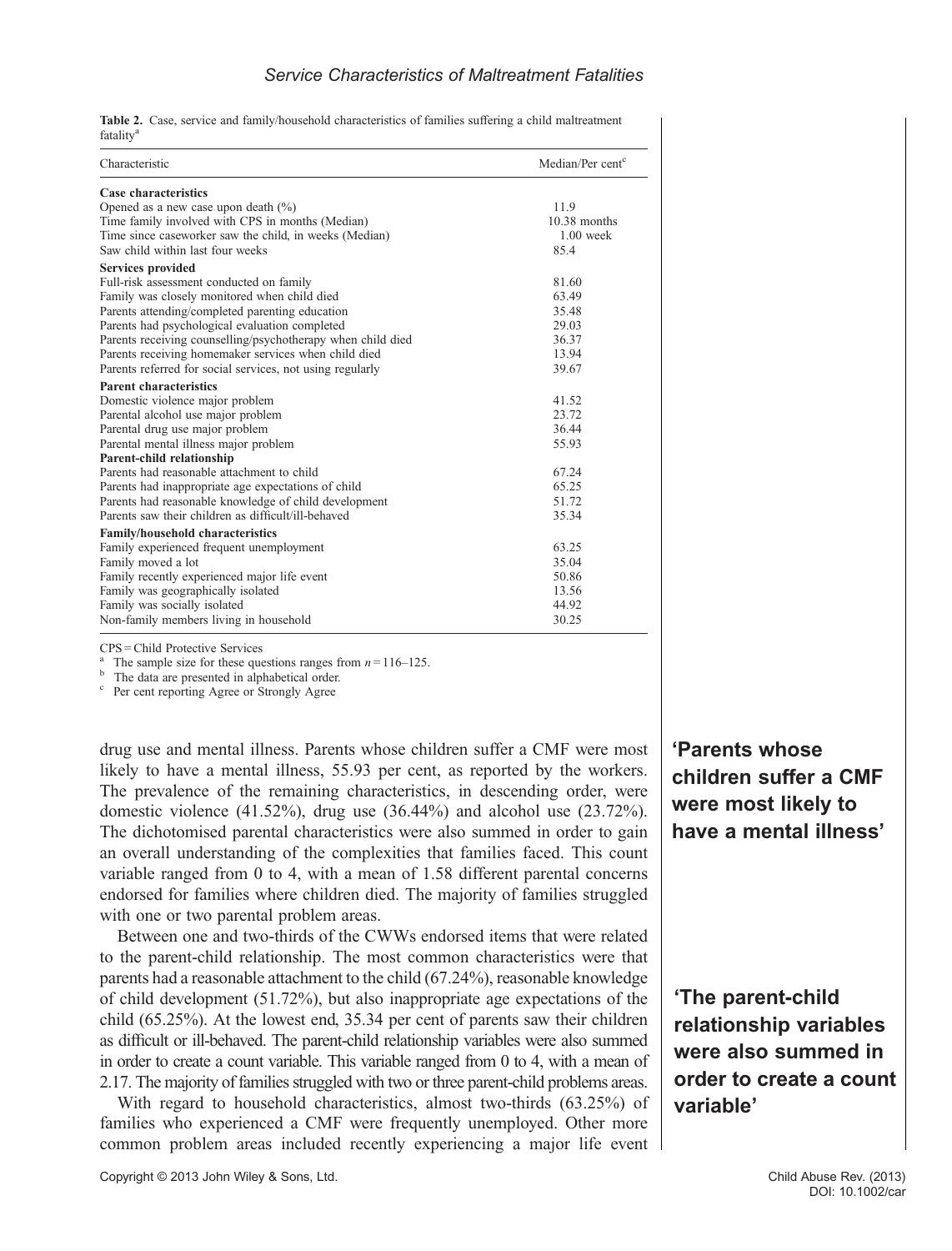'The majorityof families struggled with two or three household problem areas'

# 'CMF victims were closely monitored in the days/weeks leading up to their fatality'

# 'Over 85 per cent of the workers reported seeing the child within the past month'

(50.86%) and being socially isolated (44.92%). Family characteristics that were less common included moving a lot (35.04%), having non-family members living in the household (30.25%) and being geographically isolated (13.56%). The family/household characteristic variables were also summed into a count variable, which ranged from 0 to 6, with a mean of 2.36. The majority of families struggled with two or three household problem areas.

## Differences based on the Victim's Age

Bivariate analyses were conducted to determine if the case, service or family/ household characteristics varied by age of the victim. Children are most at risk for death during the first year of life, thus the sample was divided into two groups: infants ( $n = 67$ ) and non-infants ( $n = 68$ ). Table 3 displays the summary statistics for t-tests: infants were more likely to have parents who abused drugs and alcohol and experienced frequent unemployment. Infants were less likely to have non-family members living in the household and parents of infants were also less likely to see their children as difficult or ill-behaved. There was also a trend towards significance  $(p=0.065)$  among families with infants who had experienced a major life event within the past year, which could have included the birth of the child itself.

# Discussion

The purpose of this study was to examine the case characteristics and services provided to families by the child welfare system before a child unexpectedly died as a result of maltreatment. CWWs described these services, in addition to the victims and their family/household. The results indicate that CMF victims were closely monitored in the days/weeks leading up to their fatality, but less than half of families were receiving standard social services.

#### Services Received

This is among the first US studies to have explored services provided by the child welfare system to children/families in the events leading up to a child's death. According to the CWWs in this study, the children who died had been seen relatively recently by a child welfare agency worker. On average, families had been involved with protective services for ten months and had been seen by a worker just over one week before their child's death. Over 85 per cent of the workers reported seeing the child within the past month – a standard that is commonly used in child welfare practice and policy (Child and Family Services Improvement Act 2006, Social Security Act, title IV-B, s. 3525. United States Congress). Further, two-thirds of families were reportedly being closely monitored by the agency when the child died. Only 12 per cent of cases in this study were opened as a new case upon the death of a child. Other research has found that between 30 and 40 per cent of cases were previously known to child welfare prior to death (Anderson et al., 1983; Beveridge, 1994). The likely discrepancy between the finding in this paper and that in the literature is that this study focused on children who were already known to child welfare services and died. Some workers volunteered that the death prompted the case to open when asked how long the case had been open prior to the death of the child.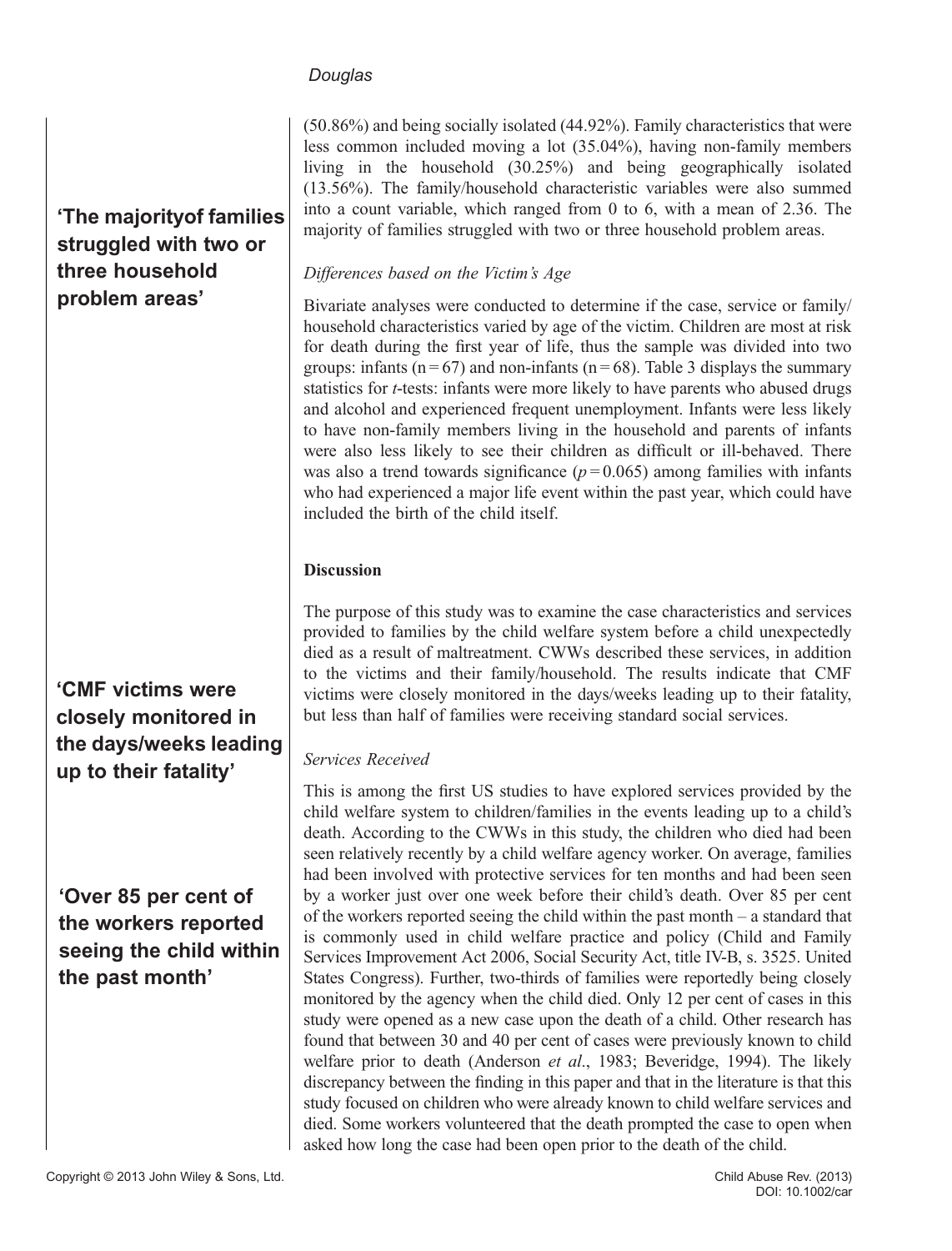#### **Service Characteristics of Maltreatment Fatalities**

Table 3. Summary statistics for *t*-test of family, child and service characteristics of families suffering a child maltreatment fatality by age of the child<sup>a</sup>

| Characteristics: Case, service, family                    | Infants |           | Non-infants |           |     |         |                  |             |
|-----------------------------------------------------------|---------|-----------|-------------|-----------|-----|---------|------------------|-------------|
|                                                           | Mean    | <b>SD</b> | Mean        | <b>SD</b> | df  | t       | $\boldsymbol{p}$ | Cohen's $d$ |
| <b>Case characteristics</b>                               |         |           |             |           |     |         |                  |             |
| Time since caseworker saw child before death, in weeks    | 4.09    | 14.70     | 7.49        | 19.37     | 89  | $-0.95$ | 0.344            | $-0.201$    |
| Time CPS was involved with child before death, in months  | 28.81   | 49.35     | 21.29       | 35.28     | 122 | 0.98    | 0.331            | 0.177       |
| <b>Services provided</b>                                  |         |           |             |           |     |         |                  |             |
| Full-risk assessment conducted on family                  | 3.21    | 0.71      | 3.13        | 0.81      | 123 | 0.65    | 0.519            | 0.117       |
| Family was closely monitored when child died              | 2.71    | 0.91      | 2.59        | 0.92      | 124 | 0.71    | 0.479            | 0.128       |
| Parents attending/completed parenting education           | 2.16    | 0.85      | 2.18        | 0.91      | 122 | $-0.10$ | 0.919            | $-0.018$    |
| Parents had a psychological evaluation completed          | 2.31    | 0.89      | 2.11        | 0.81      | 122 | 1.32    | 0.190            | 0.240       |
| Parents receiving counselling/psychotherapy               | 2.23    | 0.83      | 2.16        | 0.95      | 119 | 0.43    | 0.670            | 0.079       |
| Parents receiving homemaker services                      | 1.95    | 0.76      | 1.82        | 0.68      | 120 | 1.04    | 0.301            | 0.190       |
| Parents referred for social services, not using regularly | 2.35    | 0.83      | 2.31        | 0.91      | 119 | 0.31    | 0.755            | 0.057       |
| <b>Parent characteristics</b>                             |         |           |             |           |     |         |                  |             |
| Domestic violence major problem                           | 2.29    | 0.79      | 2.38        | 0.90      | 116 | $-0.58$ | 0.566            | $-0.108$    |
| Parental alcohol use major problem                        | 2.22    | 0.88      | 1.85        | 0.68      | 107 | 2.57    | 0.011            | 0.497       |
| Parental drug use major problem                           | 2.53    | 1.03      | 2.02        | 0.87      | 111 | 2.94    | 0.004            | 0.558       |
| Parental mental illness major problem                     | 2.66    | 0.97      | 2.57        | 0.96      | 116 | 0.50    | 0.619            | 0.093       |
| Parent-child relationship                                 |         |           |             |           |     |         |                  |             |
| Parents had inappropriate age expectations                | 2.71    | 0.88      | 2.75        | 0.91      | 116 | $-0.26$ | 0.795            | $-0.048$    |
| Parents had reasonable knowledge of child development     | 2.41    | 0.84      | 2.52        | 0.71      | 114 | $-0.72$ | 0.474            | $-0.135$    |
| Parents saw child as difficult or ill-behaved             | 2.05    | 0.83      | 2.41        | 0.89      | 113 | $-2.21$ | 0.029            | $-0.416$    |
| Parents had reasonable attachment to child                | 2.65    | 0.81      | 2.75        | 0.71      | 114 | $-0.68$ | 0.496            | $-0.127$    |
| Family/household characteristics                          |         |           |             |           |     |         |                  |             |
| Family experienced frequent unemployment                  | 2.81    | 0.82      | 2.47        | 0.94      | 112 | 2.13    | 0.035            | 0.402       |
| Family moved a lot                                        | 2.27    | 0.83      | 2.17        | 0.90      | 115 | 0.62    | 0.538            | 0.116       |
| Family recently experienced major life event              | 2.60    | 0.84      | 2.33        | 0.76      | 114 | 1.86    | 0.065            | 0.348       |
| Family was geographically isolated                        | 1.79    | 0.64      | 1.97        | 0.82      | 116 | $-1.27$ | 0.205            | $-0.236$    |
| Family was socially isolated                              | 2.31    | 0.84      | 2.39        | 0.85      | 116 | $-0.55$ | 0.586            | $-0.102$    |
| Non-family members living in household                    | 1.98    | 0.75      | 2.40        | 0.89      | 114 | $-2.76$ | 0.007            | $-0.517$    |

Note: The family characteristics are measured on a scale of 1–4, where 1 = Strongly Disagree and 4 = Strongly Agree

CPS = Child Protective Services

The data are presented in alphabetical order.

Families suffering a CMF were receiving a variety of services. A large majority of CWWs (82%) reported that the agency had conducted a full-risk assessment on the family before the child died. Roughly one-third of families were using some form of services: counselling/psychotherapy, psychological evaluation and parenting education, although families might have been receiving additional services that were just not part of the current study. These findings are consistent with US national research on child welfare families, which found similar rates of use of psychotherapy services (Staudt and Cherry, 2009). At the same time, almost 40 per cent of the sample had been referred for services, but were not regularly using them. Compliance with service plans is an integral part of child welfare services (Dawson and Berry, 2002; Smith, 2008) and failure to comply is usually accompanied with higher levels of risk for children (Littell, 2001). That said, a review of the literature indicates that drop-out rates for therapeutic services ranges from 35 to 70 per cent (Dawson and Berry, 2002), thus, it is possible that lack of compliance with social services does not place children at risk for a fatality. The relationship between service compliance and CMF is an area for future research.

#### Family and Household Characteristics

This study also explored the characteristics of victims' families/households and how these differed by age; some of these had only been examined

'Compliance with service plans is an integral part of child welfare services'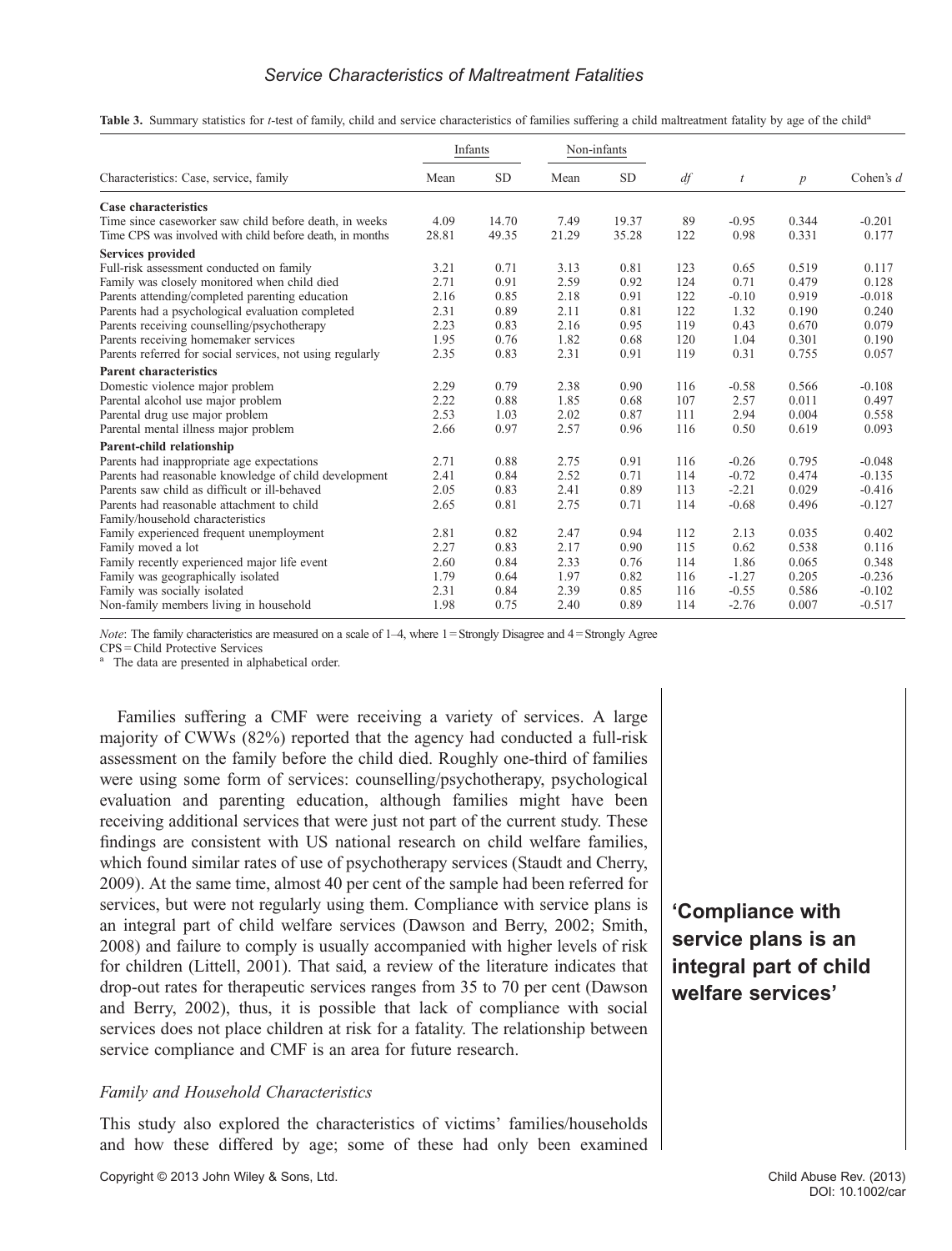previously by single studies. The characteristics displayed by at least half of the sample included: frequent unemployment, experiencing a major life event, parental mental illness and parent-child relationship factors. The first two are likely closely tied to the age of the child. Parents of infant victims were more likely to have recently experienced a major life event, which includes having a new child. Parents with infants, especially mothers, are especially likely to be unemployed at this particular time in their lives (Percheski, 2008). Thus, these characteristics are likely related to each other.

Over half of CWWs reported that parents of children who died of maltreatment had mental health concerns. Previous research has suggested that parental mental illness may play an important role in understanding CMFs, but this characteristic has not been systematically examined. One study that did examine the potential role of parental mental illness in predicting which children suffer fatal versus non-fatal injuries found no relationship between a history of parental mental problems and CMF (Chance and Scannapieco, 2002). Parental alcohol and drug use ranged from 24 to 36 per cent, respectively, and was more prevalent among infant victims. This finding is somewhat higher than a large national study of child welfare families, which found a rate of 23 per cent (Staudt and Cherry, 2009).

Parental mental health was once considered the primary source of child maltreatment, before it was rejected in the 1970s in favour of a social stress model of maltreatment (Gelles, 1973, 1996; Sedlak, 1997; Stith et al., 2009). Research on a national US child welfare sample found that 25 per cent of mothers working with the system were depressed (Administration for Children and Families, 2008); a study of hundreds of thousands of US case-level records found that about 17 per cent of child welfare cases involved parental mental health problems (Staudt and Cherry, 2009). These percentages are both lower than the results of this study, thus, parent psychopathology may be more pertinent to maltreatment fatalities, as opposed to general areas of maltreatment. Undoubtedly, this is an area which deserves significant attention in future research.

About two-thirds of parents whose children experienced a maltreatment fatality had inappropriate age expectations of their children. A study of mothers incarcerated for child homicide had similar findings (Korbin, 1987). Research on child welfare populations has found that children of parents who have inappropriate expectations of their children are at an increased risk for fatal maltreatment (Chance and Scannapieco, 2002); likewise, children of parents who are considered to have low levels of 'parenting capacity' are also at an increased risk for death, as compared with other children in the child welfare system (Graham *et al.*, 2010).

On the other hand, two-thirds of the parents were rated as having a 'reasonable' attachment to their deceased child and about half of the parents were judged to have 'reasonable' knowledge of child development. Previous research in this area has yielded differing results. One study found that the level of parenting skills was not related to an increased risk for fatality (Chance and Scannapieco, 2002); another found that children with parents who have a poor quality of connection to their children and who score low in caring and knowledge about parenting are at an increased risk for fatality (Graham *et al.*, 2010).

About one-third of parents whose children suffered a fatality saw their children as difficult or ill-behaved, a finding that was more true among non-infants. This is consistent with previous research; a nationally representative sample of children involved with the child welfare system found that 25–30 per cent under the age of

'Over half of CWWs reported that parents of children who died of maltreatment had mental health concerns'

'About two-thirds of parents whose children experienced a maltreatment fatality had inappropriate age expectations of their children'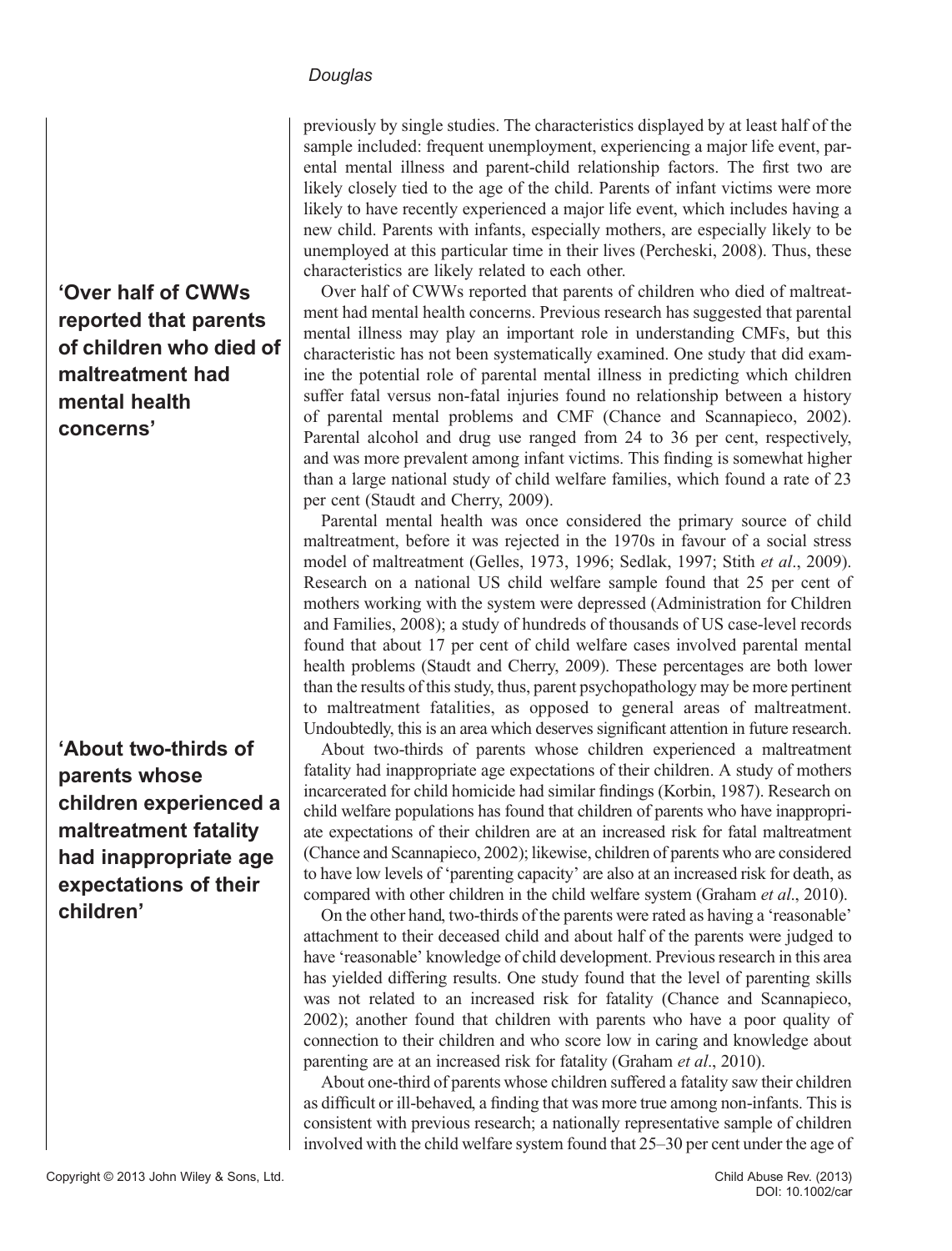six had behavioural problems (Stahmer et al., 2005). Previous research has shown that children who engage in provoking behaviours are at an increased risk for CMF (Chance and Scannapieco, 2002; Graham et al., 2010).

Finally, over 40 per cent of the families in this study also experienced domestic violence. This is higher than a national study of general child welfare families, which found a rate of 29 per cent (Hazen et al., 2004). Thus, domestic violence is an area that deserves more attention in future research on CMFs.

#### **Limitations**

There are several limitations of this study. First, as noted, the sample of CWWs is a convenience sample. It is not representative of CWWs in the US, nor the states in which they work. The sample is similar to CWWs nationwide, as discussed in the Methods section. Second, the sample is not representative of US CMF cases or cases outside of the US. It is, however, similar to national US samples (US Department of Health and Human Services, 2010). The present sample did not include a measure of child race and ethnicity, which is a limitation as well.

Third, the data come from a secondary, as opposed to primary, source of information. CWWs reported about the cases where a child had experienced a maltreatment fatality as they best remembered it. There is a chance that they remembered the details of the incident incorrectly or in such a way that was favourable to them, or there was case information that was simply unknown to them. That said, large bodies of research are conducted using retrospective data, especially those that involve significant life events (Arias, 2004; Carson et al., 1991; Derevensky and Deschamps, 1997; Finkelhor et al., 1997), and it is considered to be a legitimate method in social science research (Brennan et al., 2007; Kenkel et al., 2003). Fourth, the CWWs reported on cases that were sometimes decades old. Nonetheless, almost three-quarters of the deaths occurred within the last decade and there were only three statistically significant differences based on the year of death. Finally, the data presented in this paper are descriptive only; there was no comparison group of non-fatally maltreated children. Nevertheless, the results provide information on a variety of case, service and family/household indicators that were previously unexplored.

#### Conclusions and Recommendations

This study is among the first to report on the case and service characteristics of families where a child dies from maltreatment. Data are also presented on many family/household characteristics that were either unexplored prior to this study or had received limited attention in the literature. This paper makes important contributions to the field by reporting on the services that families received in the events leading up to the fatality. The victims of this study had been seen by their workers a median of one week before their deaths. Thus, even with close monitoring, the child welfare system was unable to stop the deaths of the children who are the subject of this study, even if the deaths of other children from other families may have been averted. Further, CWWs reported having conducted a full-risk assessment on the families and a minority indicated that their agency was closely monitoring the family when the child died. Finally, only about one-third of families were receiving some form of 'Over 40 per cent of the families in this study also experienced domestic violence'

'The sample of CWWs is a convenience sample'

'The results provide information on a variety of case, service and family/household indicators that were previously unexplored'

'Unexplored prior to this study or had received limited attention in the literature'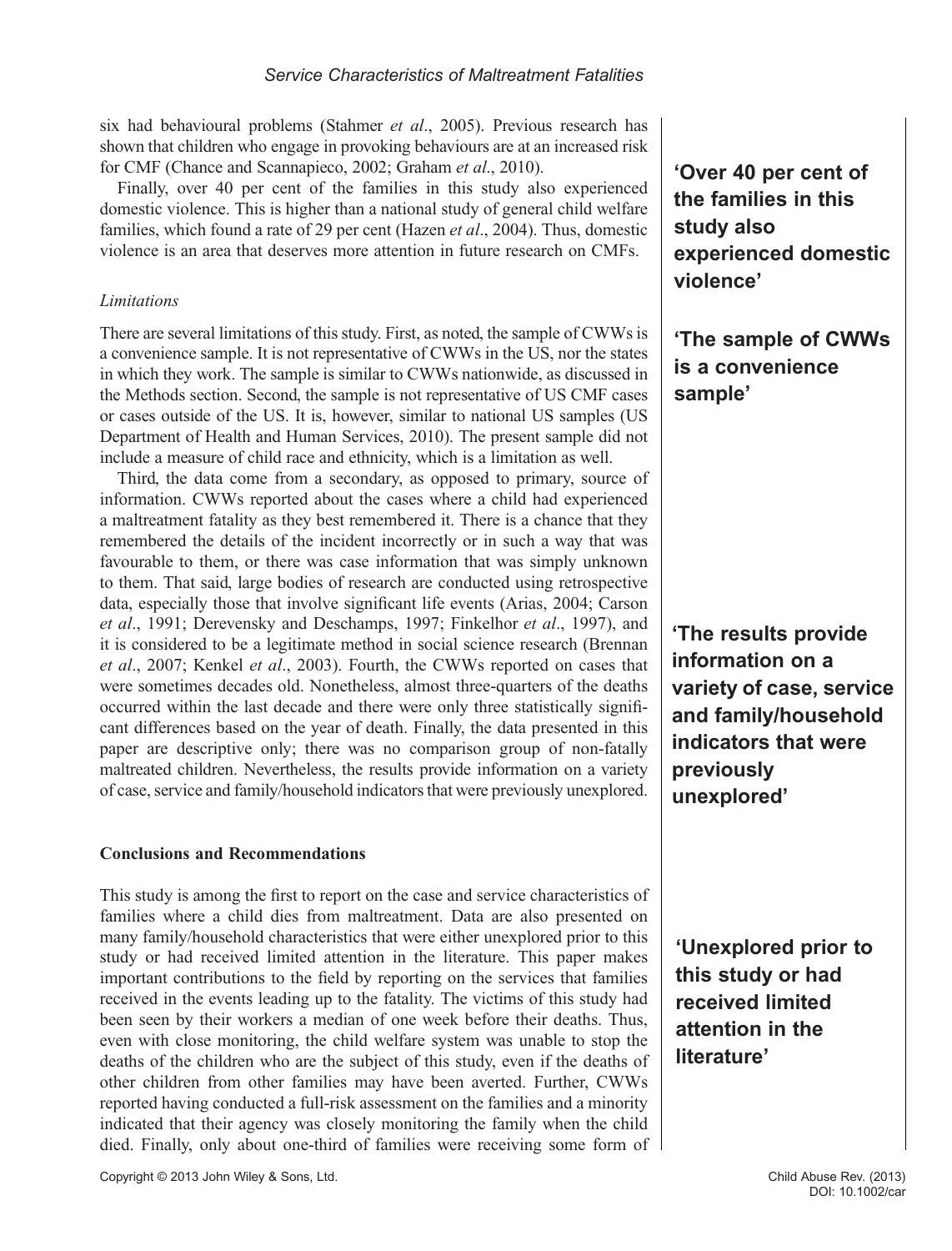'Future research should assess the efficacy of child welfare practice techniques to prevent CMF'

services about which this study asked when their children died. This is among the first descriptive information that the field has concerning the provision and use of services among families where a child is fatally maltreated. The results suggest that workers had close contact with the families, but that only a minority of them were using social services. Future research should assess the efficacy of child welfare practice techniques to prevent CMF, how agencies prepare CWWs to recognise signs for potential CMF and how they support them to take protective action.

The findings of this study also indicate that the CMF victims and their families presented with a wide range of challenges and co-occurring risk factors. Nonetheless, the characteristics which affected the largest majority of families were: (1) parental unemployment, (2) parental mental illness, (3) experiencing a major life event and (4) parents having inappropriate expectations of their child. The findings in this study are worthy of replication, with either samples similar to those reported in this study or samples that come from state or national-level child welfare data systems. These findings may be a useful guide for CWWs, visiting nurses and other service providers working with vulnerable families. Children and families exhibiting some of these characteristics may be at an increased risk for CMF and, thus, may warrant additional assessments, support or intervention.

#### Acknowledgement

The research presented in this paper was funded by the Presidential Fellows Program at Bridgewater State University. I thank Toni Chance and Sandra Hodge for their individual guidance and consultation on this project; and Sean McCarthy for his assistance with coding the data.

#### References

- Administration for Children and Families. 2008. Adolescents involved with children welfare: A transition to adulthood. US Department of Heath and Human Services: Washington, DC.
- Anderson R, Ambrosino R, Valentine D, Lauderdale M. 1983. Child deaths attributed to abuse and neglect: An empirical study. Children and Youth Services Review 5: 75–89.
- Arias I. 2004. The legacy of child maltreatment: Long-term health consequences for women. Journal of Women's Health (15409996) 13: 468–473.
- Barth RP, Lloyd EC, Christ SL, Chapman MV, Dickinson NS. 2008. Child welfare worker characteristics and job satisfaction: A national study. Social Work 53: 199–209.
- Beveridge J. 1994. Analysis of Colorado child maltreatment fatalities. Colorado's Children 13: 3–6.
- Brennan AM, Stewart HA, Jamhour N, Businelle MS, Gouvier WD. 2007. An examination of the retrospective recall of psychological distress. Journal of Forensic Neuropsychology 4: 99–110.
- Carson DK, Gertz LM, Donaldson MA, Wonderlich SA. 1991. Intrafamilial Sexual Abuse: Family-of-Origin and Family-of-Procreation Characteristics of Female Adult Victims. Journal of Psychology 125: 579.
- Chance TC. 2003. Our Children are Dying: Understanding and Improving National Maltreatment Fatality Data. 8<sup>th</sup> International Family Violence Research Conference, Portsmouth, NH, July 2003.
- Chance TC, Scannapieco M. 2002. Ecological correlates of child maltreatment: Similarities and differences between child fatality and nonfatality cases. Child and Adolescent Social Work Journal 19: 139–161.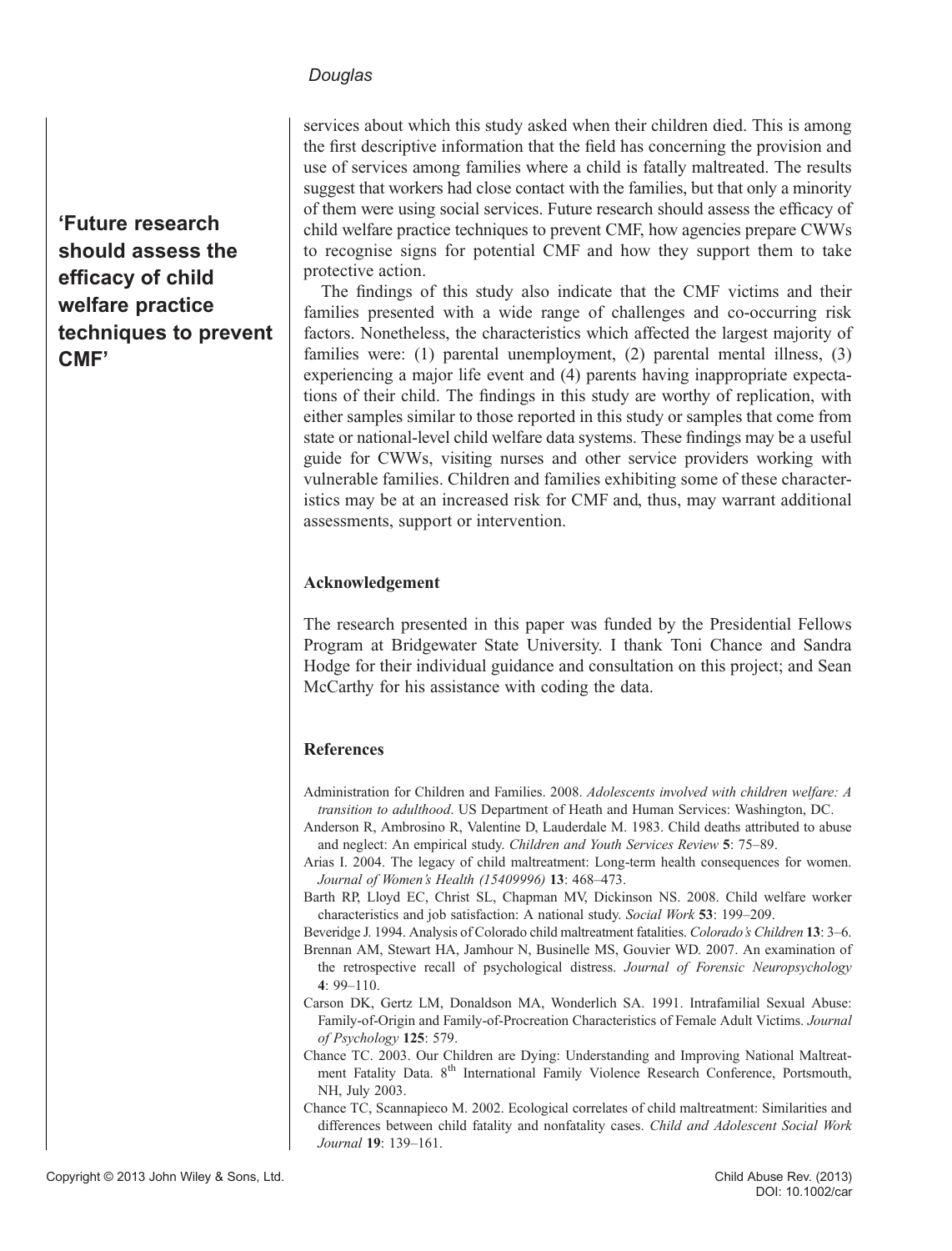- Cooper L. 2005. Implications of media scrutiny for a child protection agency. Journal of Sociology and Social Welfare 32: 107–121.
- Dawson K, Berry M. 2002. Engaging Families in Child Welfare Services: An Evidence-Based Approach to Best Practice. Child Welfare 81: 293–317.
- Derevensky JL, Deschamps L. 1997. Young adults from divorced and intact families: Perceptions about preferred custodial arrangements. Journal of Divorce & Remarriage  $27 \cdot 105 - 122$
- Douglas EM. 2005. Child maltreatment fatalities: What do we know, what have we done and where do we go from here? In *Child Victimization*, Kendall-Tackett K, Gaicomoni S (eds). Civic Research Institute: Kingston, NJ 4.1–4.18.
- Douglas EM, Cunningham JM. 2008. Recommendations from child fatality review teams: results of a US nationwide exploratory study concerning maltreatment fatalities and social service delivery. Child Abuse Review 17: 331–351 doi: 10/1002.
- Durfee M, Durfee DT, West MP. 2002. Child fatality review: An international movement. Child Abuse & Neglect 26: 619–636.
- Ewigman B, Kivlahan C, Land G. 1993. The Missouri fatality study: Underreporting of maltreatment fatalities among children younger than five years of age, 1983 through 1986. Pediatrics 91: 330–337.
- Fein LG. 1979. Can child fatalities, end product child abuse, be prevented? Children and Youth Services Review 1: 31–53.
- Finkelhor D, Moore D, Hamby SL, Straus MA. 1997. Sexually abused children in a national survey of parents: Methodological issues. Child Abuse & Neglect.
- Gelles RJ. 1973. Child abuse as psychopathology A sociological critique and reformulation. The American Journal of Orthopsychiatry 43: 611–621.
- Gelles RJ. 1996. The book of David: How preserving families can cost children's lives. Basic Books: New York.
- Graham JC, Stepura K, Baumann DJ, Kern H. 2010. Predicting child fatalities among less-severe CPS investigations. Children and Youth Services Review 32: 274–280.
- Hazen AL, Connelly CD, Kelleher K, Landsverk J, Barth R. 2004. Intimate partner violence among female caregivers of children reported for child maltreatment. Child Abuse & Neglect 28: 301–319.
- Herman-Giddens ME, Brown G, Verbiest S, Carlson PJ, Hooten EG, Howell E, Butts JD. 1999. Underascertainment of child abuse mortality in the United States. Journal of the American Medical Association 282: 463–467.
- Herman-Giddens ME, Smith JB, Mittal M, Carlson M, Butts JD. 2003. Newborns killed or left to die by a parent: A population-based study. Journal of the American Medical Association 289: 1425–1429.
- Kenkel D, Lillard DR, Mathios A. 2003. Smoke or fog? The usefulness of retrospectively reported information about smoking. Addiction 98: 1307.
- Korbin JE. 1987. Incarcerated mothers' perceptions and interpretations of their fatally maltreated children. Child Abuse & Neglect 11: 397–407.
- Kunz J, Bahr SJ. 1996. A profile of parental homicide against children. Journal of Family Violence 11: 347–362.
- Levine M, Freeman J, Compaan C. 1994. Maltreatment-related fatalities: Issues of policy and prevention. Law & Policy 16: 449–471.
- Littell JH. 2001. Client participation and outcomes of intensive family preservation services. Social Work Research 25: 103.
- Lucas DR, Wezner KC, Milner JS, Mccanne THR, Harris IN, Monroe-Posey C, Nelson JP. 2002. Victim, perpetrator, family, and incident characteristics of infant and child homicide in the United States Air Force. Child Abuse & Neglect 26: 167–186.
- Margolin L. 1990. Fatal child neglect. Child Welfare 69: 309–319.
- National Child Abuse and Neglect Data System. 2000. National child abuse and neglect data system (NCANDS) glossary. Available: [ncands98/glossary/glossary.pdf](http://ncands98/glossary/glossary.pdf) (Accessed date 21 October, 2012).
- Percheski C. 2008. Maternal Employment After a Birth: Examining Variations by Family Structure. Princeton University, Center for Research on Child Wellbeing: Princeton, NJ.
- Regehr C, Chau S, Leslie B, Howe P. 2002. Inquiries into deaths of children in care: The impact on child welfare workers and their organization. Children and Youth Services Review 24: 885–902.